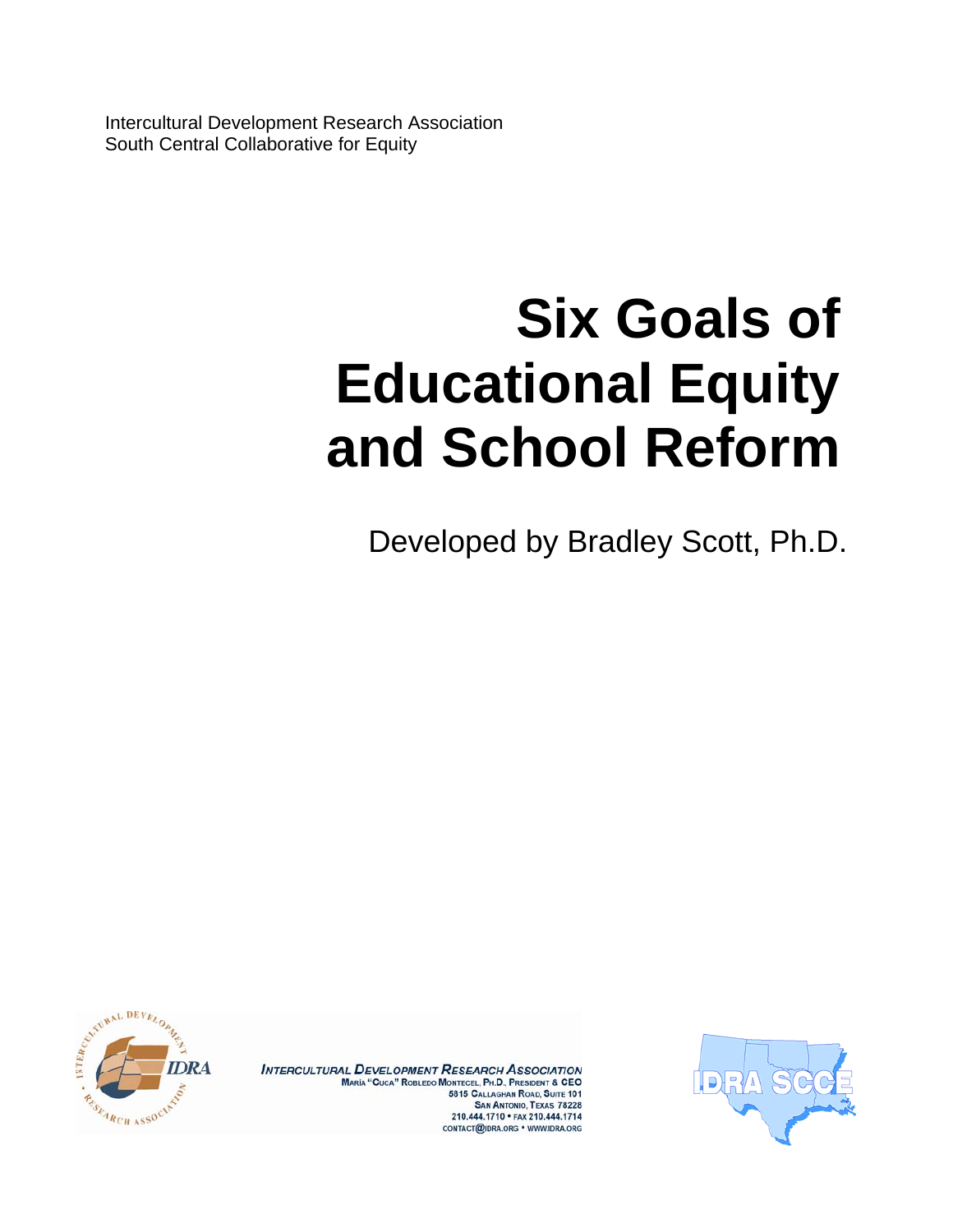## **The Equity Ranking Scale**

- 1 Nothing has occurred in that area and *no effort* exists for responding positively to the question.
- 2 Nothing has occurred in response to the question, but *extensive efforts* exist for being able to respond to the question positively.
- 3 The question can be answered positively and *some efforts to uphold and exceed* that positive response exist.
- 4 The question can be answered positively and *extensive efforts to uphold and exceed* that positive response exist.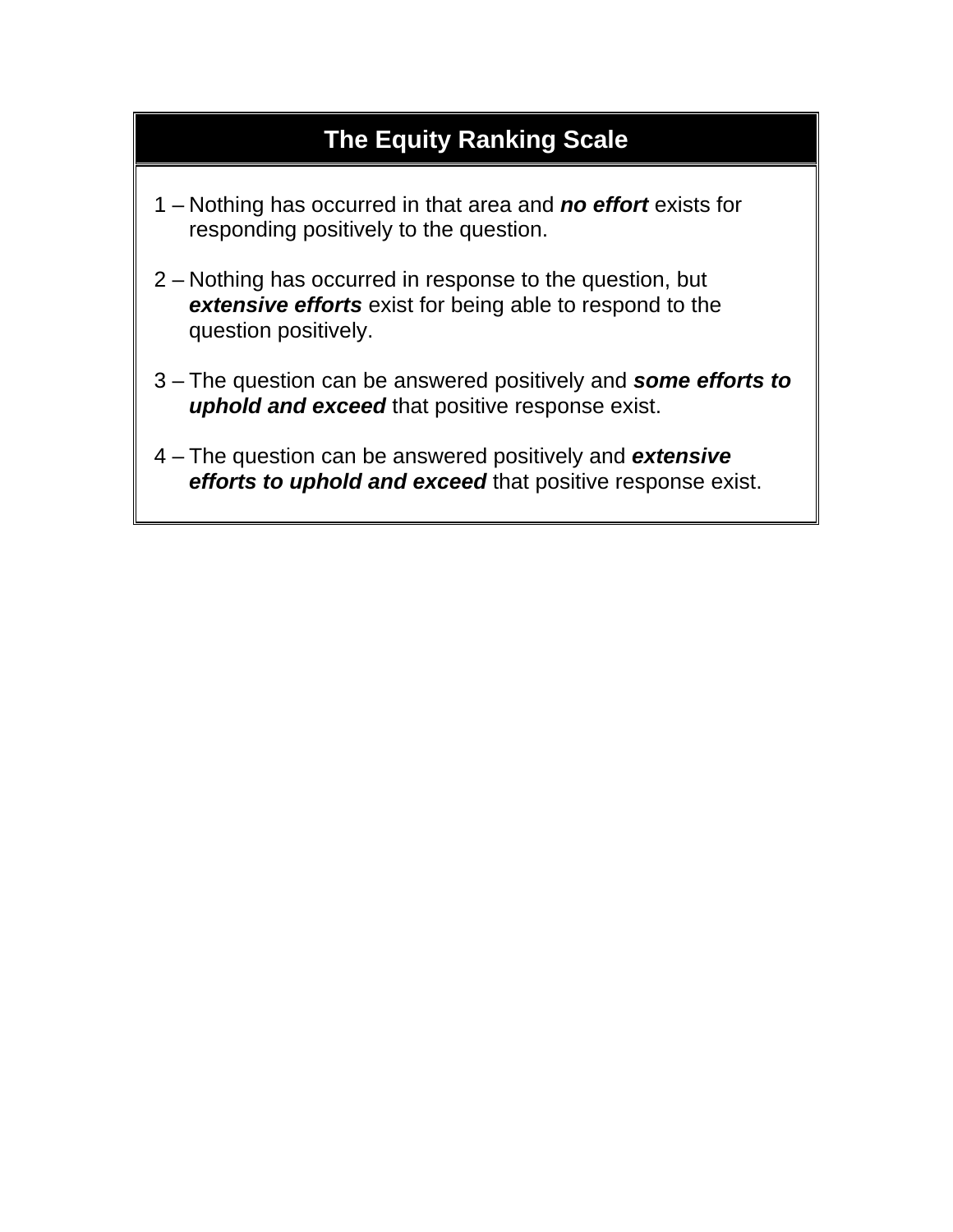| <b>Six Goals of Educational Equity and School Reform</b>                                                                                                             |                                                                                                                                                                                                                                                                                              |  |
|----------------------------------------------------------------------------------------------------------------------------------------------------------------------|----------------------------------------------------------------------------------------------------------------------------------------------------------------------------------------------------------------------------------------------------------------------------------------------|--|
| <b>Goals</b>                                                                                                                                                         | <b>Issue Questions</b>                                                                                                                                                                                                                                                                       |  |
|                                                                                                                                                                      |                                                                                                                                                                                                                                                                                              |  |
| <b>Goal 1: Comparably High</b><br><b>Achievement and other Student</b>                                                                                               | 1. Are there comparably high achievement outcomes for all<br>learners?                                                                                                                                                                                                                       |  |
| <b>Outcomes</b><br>As data on academic achievement and<br>other students outcomes are<br>disaggregated and analyzed, one sees<br>high comparable performance for all | 2. Are there comparably high social outcomes for all learners,<br>such as responsible citizenship development, cross-cultural<br>competence, conflict resolution and life skills development?<br>3. Are school promotion and completion rates consistently<br>high for all diverse learners? |  |
| identifiable groups of learners, and<br>achievement/performance gaps are<br>virtually non-existent.                                                                  | 4. How are data disaggregated?<br>5. What is the district using as indicators of success?                                                                                                                                                                                                    |  |
|                                                                                                                                                                      | 6. Are there high literacy, numeracy and technological<br>competence for all diverse learners?                                                                                                                                                                                               |  |
|                                                                                                                                                                      | 7. Are the assessment measures fair, equitable and<br>appropriate?                                                                                                                                                                                                                           |  |
|                                                                                                                                                                      | 8. What is the role of alternative assessment procedures?                                                                                                                                                                                                                                    |  |
|                                                                                                                                                                      | 9. Are there comparably high rates of participation in college<br>and/or post secondary preparation or is there competent<br>preparation for school-to-work transition for all learners?                                                                                                     |  |
|                                                                                                                                                                      | 10. What is the role of alternative, authentic assessment<br>measures?                                                                                                                                                                                                                       |  |
|                                                                                                                                                                      | 11. In what ways is the school environment actively and<br>meaningfully engaging and involving parents, guardians<br>and caregivers of all groups of learners supporting their<br>children's success in school?                                                                              |  |
|                                                                                                                                                                      | 12. Are there appropriate monitoring, accountability and follow<br>up measures established to address the achievement gap<br>that exists among diverse learner populations?                                                                                                                  |  |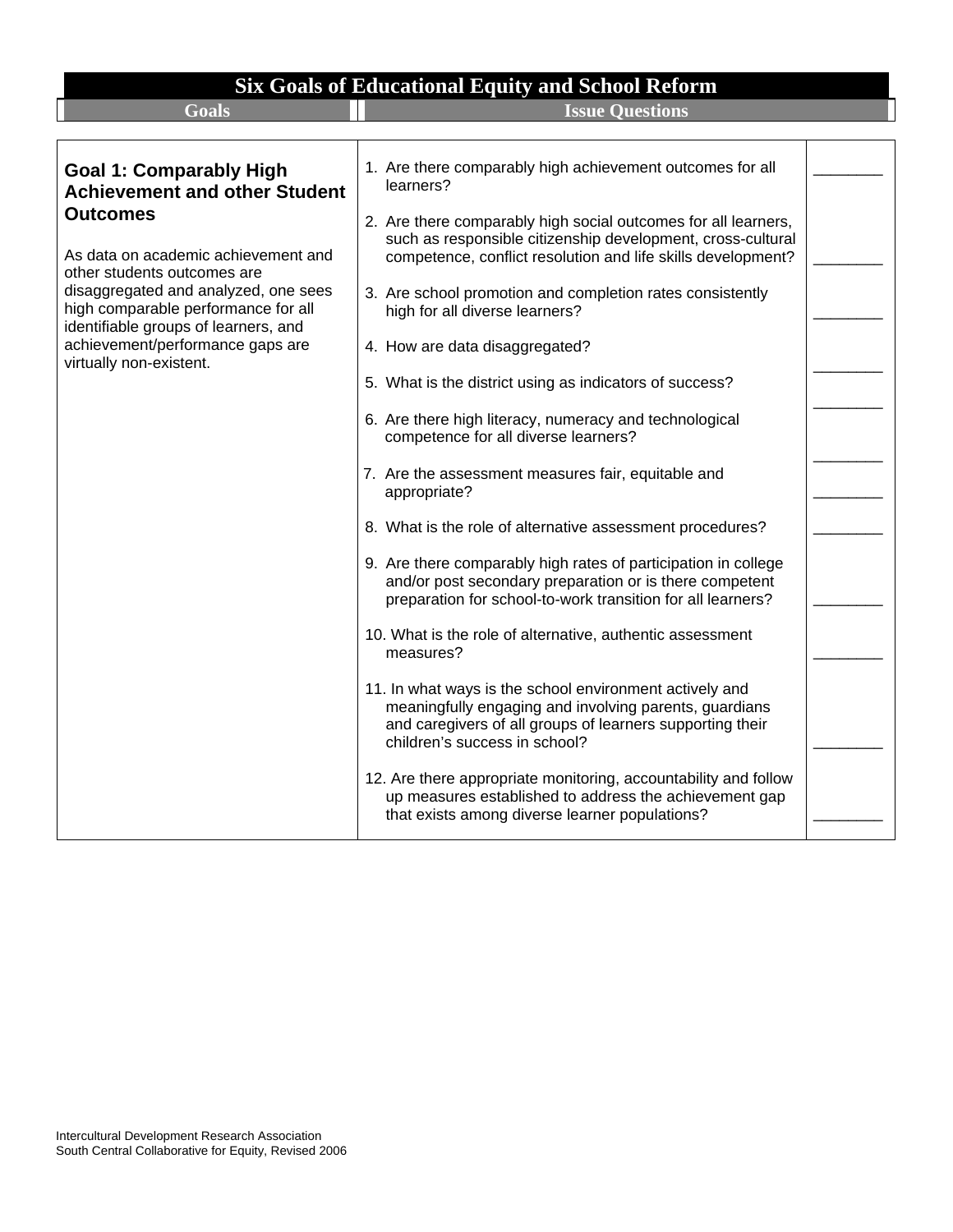| Goals                                                                                                                                                                                                                                  | <b>Issue Questions</b>                                                                                                                                                                                                                                                                                                                                                                                                                                                                                                                                                                                                                                                                                                                                                                                                                                                                                                                                                                                                                                          |  |
|----------------------------------------------------------------------------------------------------------------------------------------------------------------------------------------------------------------------------------------|-----------------------------------------------------------------------------------------------------------------------------------------------------------------------------------------------------------------------------------------------------------------------------------------------------------------------------------------------------------------------------------------------------------------------------------------------------------------------------------------------------------------------------------------------------------------------------------------------------------------------------------------------------------------------------------------------------------------------------------------------------------------------------------------------------------------------------------------------------------------------------------------------------------------------------------------------------------------------------------------------------------------------------------------------------------------|--|
| <b>Goal 2: Equitable Access and</b><br><b>Inclusion</b><br>The unobstructed entrance and<br>involvement in, and full participation of<br>learners in excellent community schools,<br>programs, and activities within those<br>schools. | 1. Do learners and their families have complete access to<br>relevant information such as student achievement, program<br>placement and participation in a language or form of<br>communication that is meaningful to them?<br>2. Do the assessment, course selection, and placement<br>processes and appropriate supports exist to include and<br>sustain all learners in quality courses and programs in an<br>equitable manner?<br>3. Describe than equitable manner in which item two occurs.<br>4. What are the criteria for a high quality program?<br>5. How is access ensured for all students?<br>6. How are you actively recruiting parents?<br>7. What counseling and advisement strategies and<br>procedures expand options and opportunities equitably for<br>all diverse learners?<br>8. How do the organizational policies and practices (formal<br>and informal) provide all learners with appropriate access                                                                                                                                   |  |
|                                                                                                                                                                                                                                        | and inclusion?<br>9. What are the access, availability, quality and use of<br>technology by all learners, instruction in a constructivist way<br>and in accessing all the supports that the Internet can<br>provide?<br>11. How are teachers and administrators reflecting high<br>expectations and positive attitudes about their students'<br>success?<br>12. How have these measures been institutionalized?<br>13. In what ways do school-parent-community partnerships<br>exist and foster full access and meaningful engagement for<br>parents and community people in the process of excellent<br>education?<br>14. In what ways are the assets of school, home, and<br>community, valued and integrated so that all partners<br>become engaged from their positions of strength as equals<br>rather than members in deficit-model school-home<br>interactions?<br>15. Are there appropriate monitoring, accountability and follow-<br>up measures established to address discrimination that<br>impedes or denies access or full inclusion and success? |  |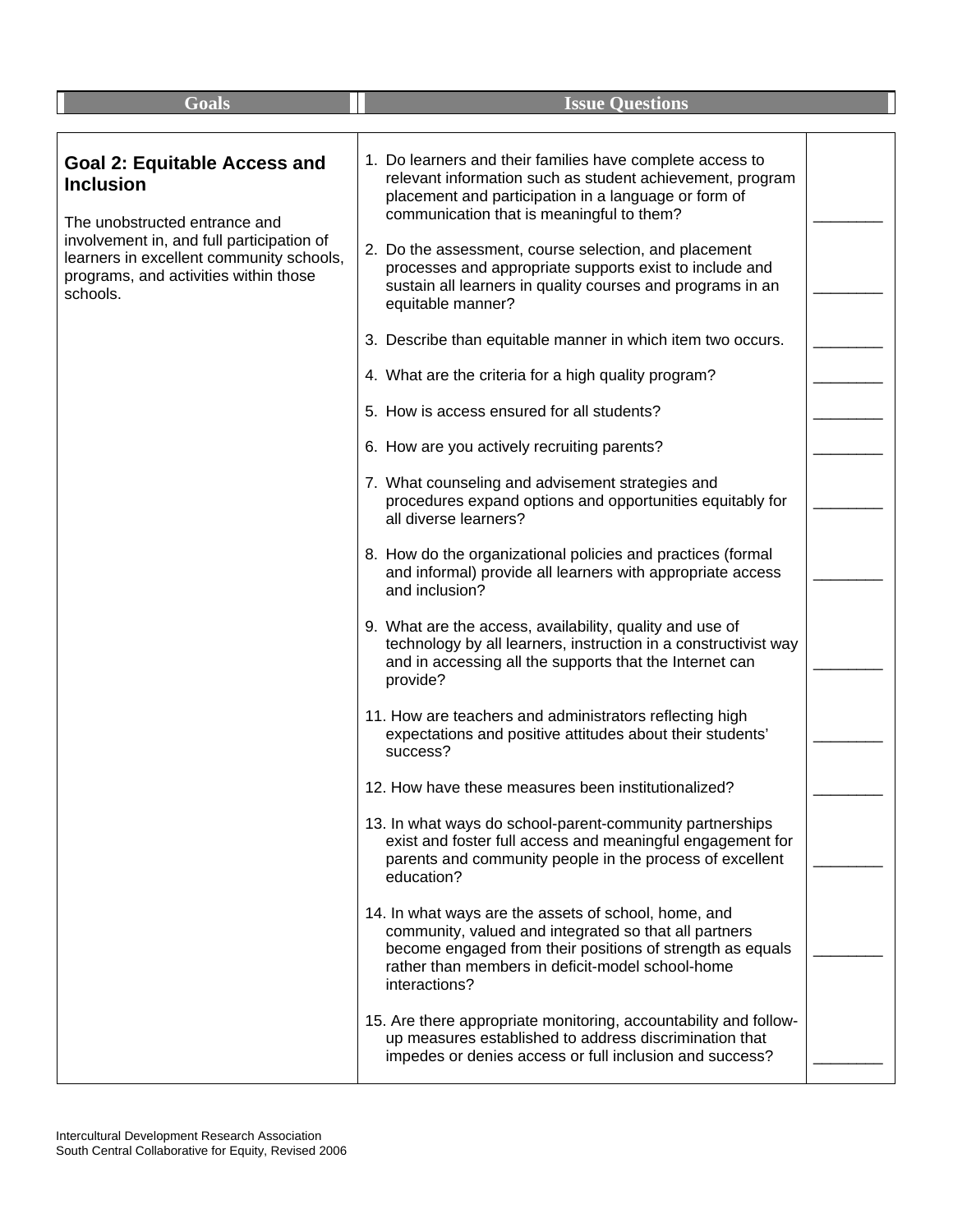| <b>Goals</b>                                                                                                                                                                                                                                                                                                                                                                                                                                                                  | <b>Issue Questions</b>                                                                                                                                                                                                                                                                                                                                                                                                                                                                                                                                                                                                                                                                                                                                                                                                                                                                                                                                                                                                                                                                                                                                                                                                                                                                                                                                                                                                                                                                                                                                                                                                                                                                                                                                                                                                                    |  |
|-------------------------------------------------------------------------------------------------------------------------------------------------------------------------------------------------------------------------------------------------------------------------------------------------------------------------------------------------------------------------------------------------------------------------------------------------------------------------------|-------------------------------------------------------------------------------------------------------------------------------------------------------------------------------------------------------------------------------------------------------------------------------------------------------------------------------------------------------------------------------------------------------------------------------------------------------------------------------------------------------------------------------------------------------------------------------------------------------------------------------------------------------------------------------------------------------------------------------------------------------------------------------------------------------------------------------------------------------------------------------------------------------------------------------------------------------------------------------------------------------------------------------------------------------------------------------------------------------------------------------------------------------------------------------------------------------------------------------------------------------------------------------------------------------------------------------------------------------------------------------------------------------------------------------------------------------------------------------------------------------------------------------------------------------------------------------------------------------------------------------------------------------------------------------------------------------------------------------------------------------------------------------------------------------------------------------------------|--|
| <b>Goal 3: Equitable Treatment</b><br>The evidence of patterns of interaction<br>among individuals that is free from<br>threat, humiliation, danger and disregard<br>that also exists within a supportive,<br>quality environment characterized by<br>genuine acceptance, valuing, respect,<br>support, safety and security, so that<br>students, parents, community and staff<br>feel challenged to risk becoming invested<br>in the pursuits of learning and<br>excellence. | 1. What does the culture of cross-cultural interaction look like<br>in your district?<br>2. How does your district/campus reflect the four conditions<br>for positive intergroup contact including equal status,<br>knowledge and acquaintanceship, common goal and<br>institutional support?<br>3. What assessments or surveys have been administered to<br>determine people's attitudes, perceptions, expectations and<br>prejudices about learning and performance of racially and<br>culturally diverse people?<br>4. How does the staff create, implement and monitor plans for<br>decreasing isolation, separation and segregation between<br>and among racially and culturally diverse students?<br>5. What assessments are used to measure the cross-cultural<br>competence of staff, parents and students?<br>6. Are education for diversity and multicultural education as<br>well as training for justice and equality occurring for and<br>reflective of staff, students and parents?<br>7. Is training provided for staff, students and parents in the<br>elimination of personal and institutional (formal and<br>informal) prejudice, discrimination of racism, sexism and<br>classism?<br>8. What are the organizational policies, systems, procedures,<br>and practices to address racism, sexism and classism?<br>9. Is training and professional development being provided in<br>areas such as conflict resolution, interpersonal and cross-<br>cultural competence and communication?<br>10. How does the staff have the knowledge and expertise to<br>apply its understanding of the four conditions across all<br>diverse student populations?<br>11. Are there appropriate monitoring, accountability, and follow<br>up measures established to address discrimination that<br>impedes or denies equal treatment? |  |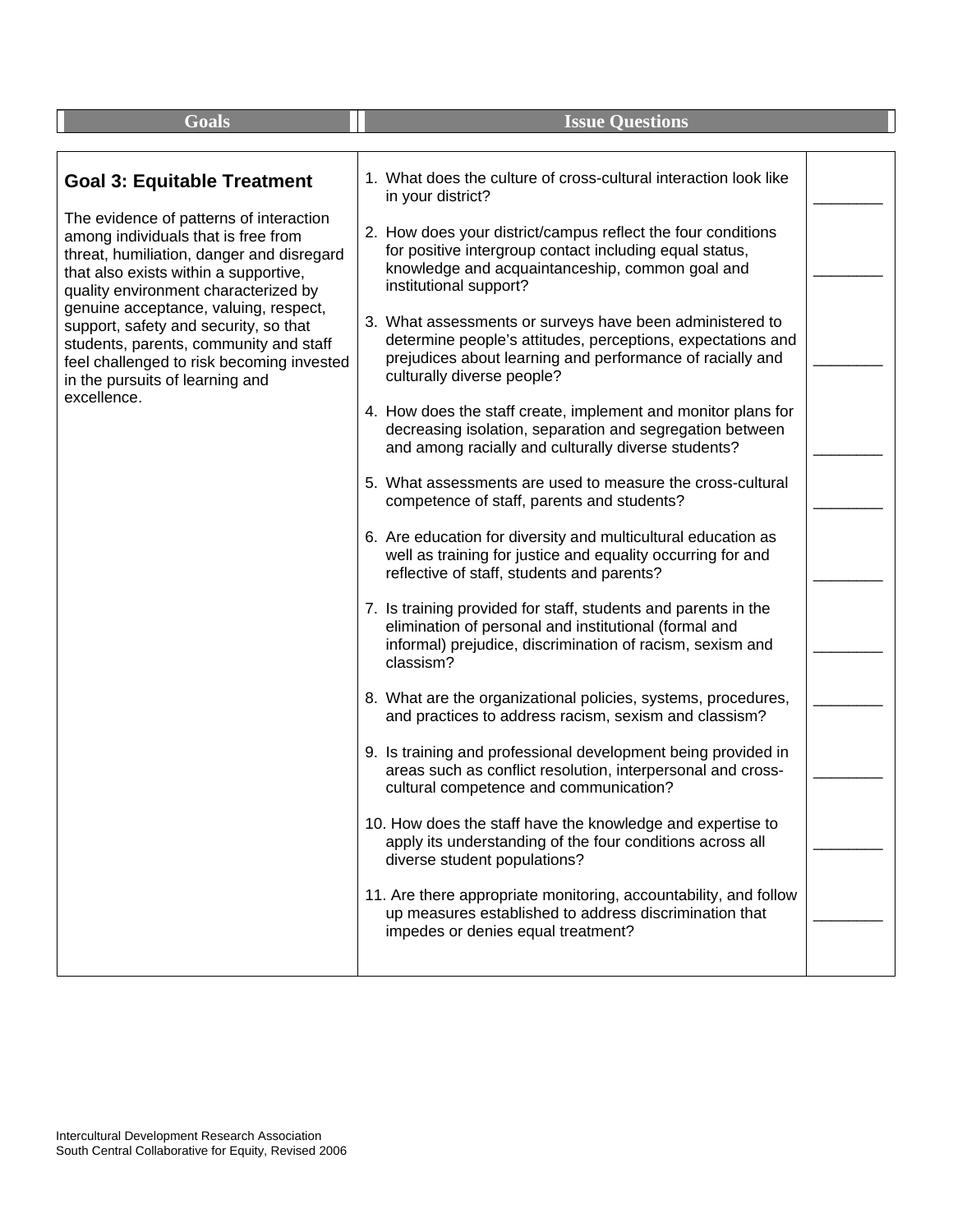| <b>Goals</b>                                    | <b>Issue Questions</b>                                                                                                                                                                                                           |  |
|-------------------------------------------------|----------------------------------------------------------------------------------------------------------------------------------------------------------------------------------------------------------------------------------|--|
|                                                 |                                                                                                                                                                                                                                  |  |
| <b>Goal 3: Equitable Treatment</b><br>continued | 12. What is the evidence that the system has institutionalized<br>practices of inclusion and integration?                                                                                                                        |  |
|                                                 | 13. How does staff work to create, implement, and monitor<br>learning environments to ensure that they are racially and<br>culturally inclusion and free of racial and gender bias and<br>hostility?                             |  |
|                                                 | 14. How is monitoring for diversity in curriculum development<br>integrated into the teacher evaluation processes?                                                                                                               |  |
|                                                 | 15. Do the interactions of all individuals - including<br>administrators certified and non-certified staff, students and<br>parents – reflect valuing and respect for the language,<br>cultural and class differences of others? |  |
|                                                 | 16. What is the evidence of equitable support, treatment,<br>assistance, and guidance given to students and parents?                                                                                                             |  |
|                                                 | 17 Are there comparably low disciplinary referrals,<br>absenteeism rates, suspensions and expulsions for all<br>learners?                                                                                                        |  |
|                                                 | 18. Are there violence-free, safe, supportive learning<br>environments for all learners?                                                                                                                                         |  |
|                                                 | 19. What constitutes meaningful engagement in the<br>teaching/learning process that is culturally, linguistically and<br>cognitively appropriate for all learners?                                                               |  |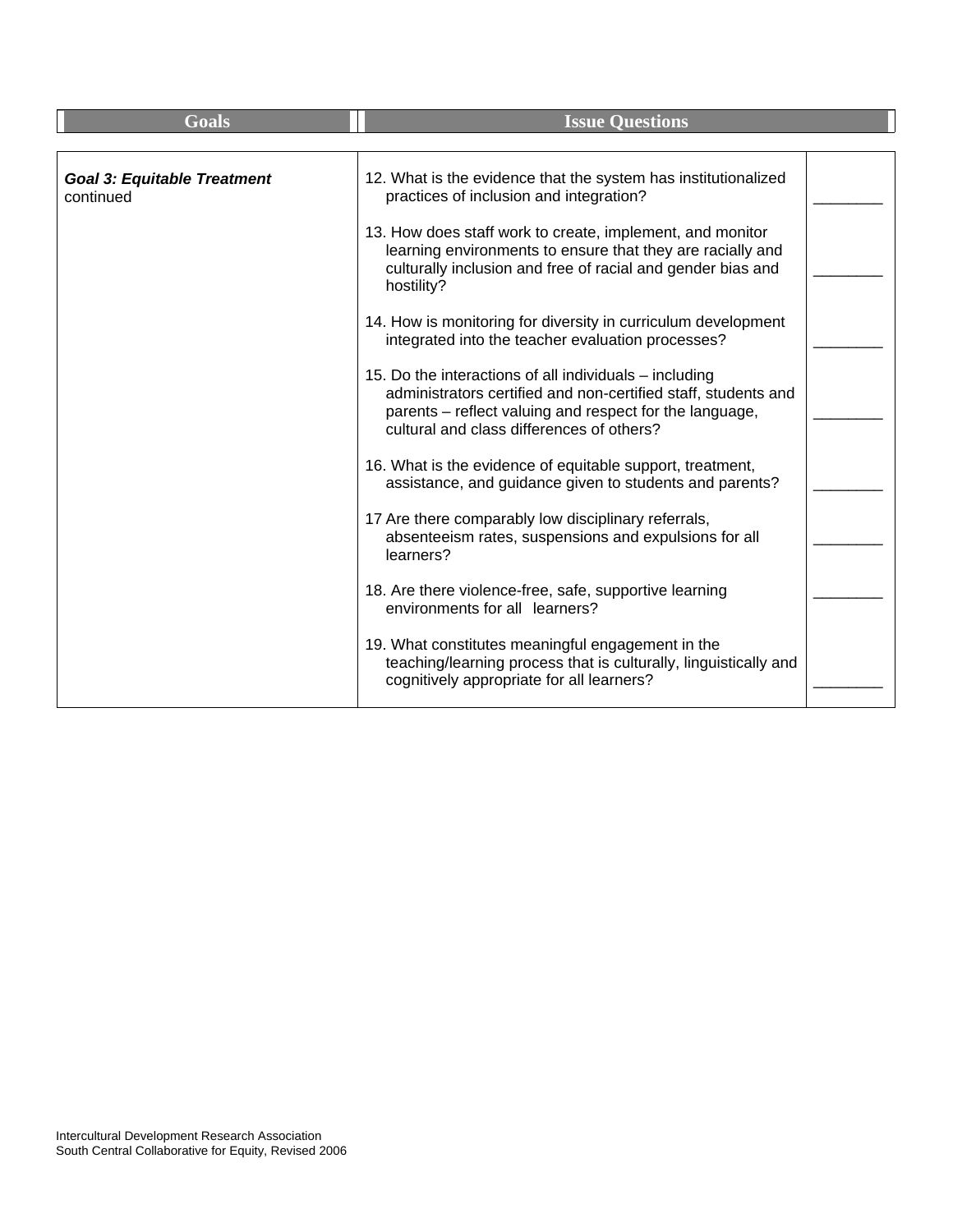| <b>Goals</b>                                                                                                                                                                                                                                                                                                                                                                      | <b>Issue Questions</b>                                                                                                                                                                                                                                                                                                                                                                                                                                                                                                                                                                                                                                                                                                                                                                                                                                                                                                                                                                                                                                                                                                                                                                                                                                                                                                                                                                                                                                                                                                                                                                                                                                                                                                                                                                                                                                                                                                                                                                                                                                                                                                                                                             |  |
|-----------------------------------------------------------------------------------------------------------------------------------------------------------------------------------------------------------------------------------------------------------------------------------------------------------------------------------------------------------------------------------|------------------------------------------------------------------------------------------------------------------------------------------------------------------------------------------------------------------------------------------------------------------------------------------------------------------------------------------------------------------------------------------------------------------------------------------------------------------------------------------------------------------------------------------------------------------------------------------------------------------------------------------------------------------------------------------------------------------------------------------------------------------------------------------------------------------------------------------------------------------------------------------------------------------------------------------------------------------------------------------------------------------------------------------------------------------------------------------------------------------------------------------------------------------------------------------------------------------------------------------------------------------------------------------------------------------------------------------------------------------------------------------------------------------------------------------------------------------------------------------------------------------------------------------------------------------------------------------------------------------------------------------------------------------------------------------------------------------------------------------------------------------------------------------------------------------------------------------------------------------------------------------------------------------------------------------------------------------------------------------------------------------------------------------------------------------------------------------------------------------------------------------------------------------------------------|--|
| <b>Goal 4: Equitable Opportunity</b><br>to Learn<br>The creation of challenging learning<br>opportunities such that every child,<br>regardless of characteristics and<br>educational needs, is given the requisite<br>pedagogical, social, emotional and<br>psychological and materials supports to<br>achieve the high academic standards of<br>excellence that are established. | 1. How is every learner presented with a high quality and<br>challenging curriculum that is race, gender and class bias-<br>free as well as the appropriate form of instruction and<br>support to make that curriculum comprehensible?<br>2. How do the instructional methods and materials support all<br>students' opportunity to learn and to achieve to high<br>standards?<br>3. How do the instructional methods and materials vary to<br>respond to the learning characteristics of all learners?<br>4. What practices are used to identify and counteract<br>inappropriate practices and placement such as tracking and<br>ability grouping, inappropriate assessment and placement<br>decisions and inadequate guidance and counseling?<br>5. What staff development, staffing, and organizational<br>structure resources are in place to ensure an equitable<br>opportunity to learn?<br>6. What instructional strategies and research-based practices<br>are appropriately employed to expand or create<br>opportunities to learn for all students?<br>7. How are students' home languages valued, acknowledged<br>and integrated into instruction?<br>8. How do you ensure that every learner has access to<br>comprehensible instruction?<br>9. How is technology used to enhance opportunities for all<br>students to learn in a manner that is equitable, challenging<br>and high quality?<br>10. How are new and emerging constructs for teaching and<br>learning and promising practices being used to enhance<br>every student's opportunities to learn?<br>11. What systemic processes are in place to identify and<br>integrate new knowledge and promising practices into<br>current curriculum and instructional practices?<br>12. How have opportunities to learn been extended to all<br>places inside and outside of traditional school settings?<br>13. To what extent is the integrity of a high quality, high<br>standards program preserved for all students?<br>14. Are there appropriate monitoring, accountability, and follow<br>up measures established to address discrimination that<br>impedes or denies access or full inclusion and success? |  |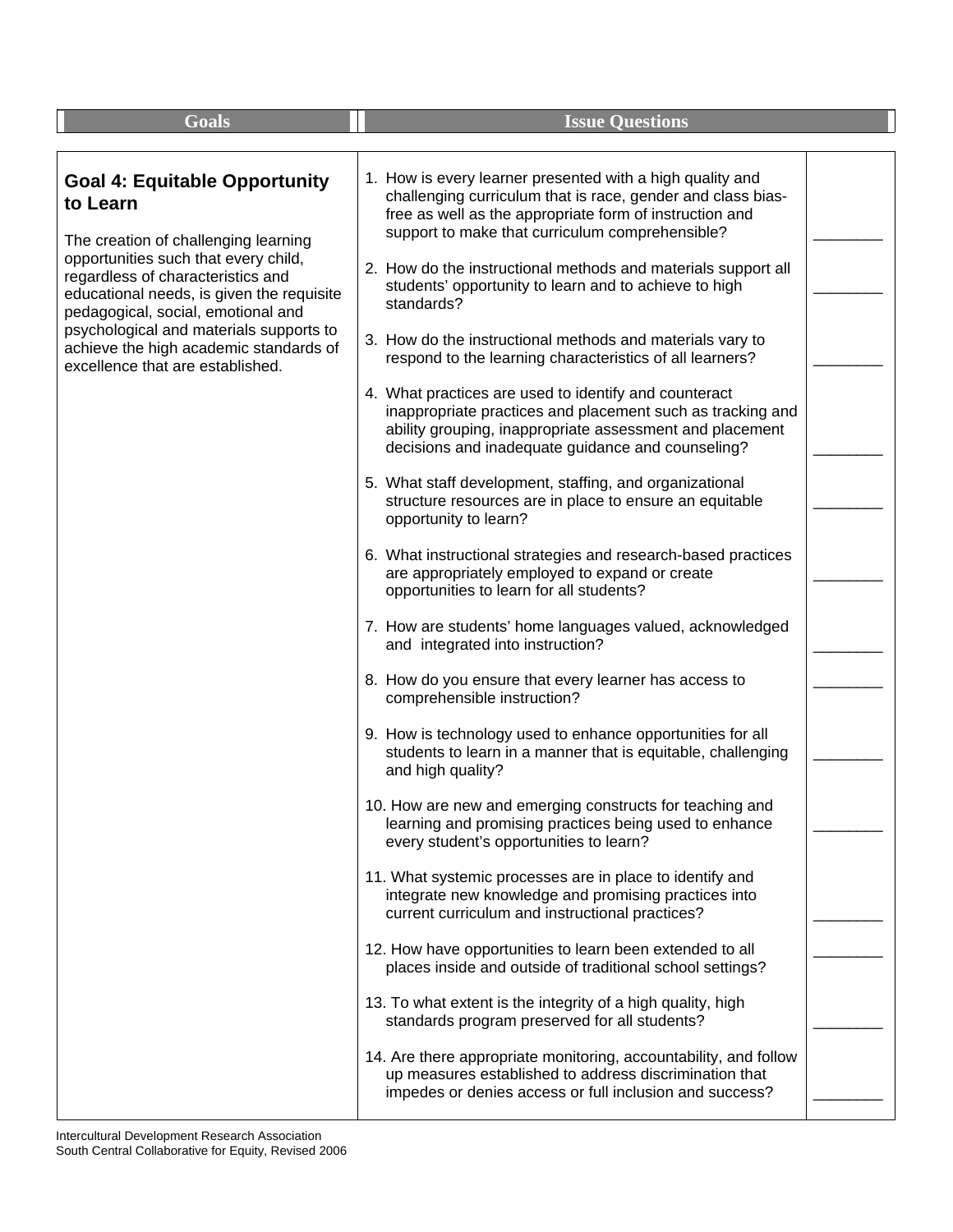| <b>Goals</b>                                                                                                                                                                                                                                                                                                                                                                                                                                                                                                                                                                                | <b>Issue Ouestions</b>                                                                                                                                                                                                                                                                                                                  |  |
|---------------------------------------------------------------------------------------------------------------------------------------------------------------------------------------------------------------------------------------------------------------------------------------------------------------------------------------------------------------------------------------------------------------------------------------------------------------------------------------------------------------------------------------------------------------------------------------------|-----------------------------------------------------------------------------------------------------------------------------------------------------------------------------------------------------------------------------------------------------------------------------------------------------------------------------------------|--|
|                                                                                                                                                                                                                                                                                                                                                                                                                                                                                                                                                                                             |                                                                                                                                                                                                                                                                                                                                         |  |
| <b>Goal 5: Equitable Resource</b><br><b>Distribution</b><br>The assignment of funds, staff and other<br>resources for equity and excellence,<br>including: qualified staff equitably and<br>appropriately assigned; appropriate<br>facilities and other environmental<br>learning spaces; quality instructional<br>technology and infrastructure;<br>appropriate instructional materials and<br>equipment, and all other instructional<br>supports for learning that are also<br>distributed in the manner required to<br>allow all diverse learners to achieve high<br>academic standards. | 1. What practices are used to ensure equitable resource<br>allocation, distribution, sources of funding (i.e., hard or soft;<br>local or state and federal), timeliness and appropriateness<br>of funding (i.e., resources when they are needed, where<br>they are needed)?                                                             |  |
|                                                                                                                                                                                                                                                                                                                                                                                                                                                                                                                                                                                             | 3. How are facilities, their maintenance, care, rejuvenation,<br>upkeep, and resource, access utilization patterns<br>established and implemented and monitored to equitably<br>support all learners?                                                                                                                                   |  |
|                                                                                                                                                                                                                                                                                                                                                                                                                                                                                                                                                                                             | 4. How is the issue of resource acquisition and sustainability<br>addressed to ensure equity in those effective programs and<br>activities that address the special characteristics of learners<br>(i.e., language characteristics, special programs for girls in<br>math and science supplemental support for low-income<br>learners)? |  |
|                                                                                                                                                                                                                                                                                                                                                                                                                                                                                                                                                                                             | 5. How are decisions made about staff allocations and<br>assignments, human resource development to ensure<br>equity for all students?                                                                                                                                                                                                  |  |
|                                                                                                                                                                                                                                                                                                                                                                                                                                                                                                                                                                                             | 6. What incentives are provided to attract, retain and sustain<br>quality teachers to deliver high quality services to all<br>students?                                                                                                                                                                                                 |  |
|                                                                                                                                                                                                                                                                                                                                                                                                                                                                                                                                                                                             | 7. How are the community and parents made aware of and<br>involved in decision-making regarding resource and<br>alternative instruction?                                                                                                                                                                                                |  |
|                                                                                                                                                                                                                                                                                                                                                                                                                                                                                                                                                                                             | 8. What mechanisms are in place to ensure that the<br>community and parents of all students have meaningful<br>opportunities to participate in the local budget development<br>and resource allocation process?                                                                                                                         |  |
|                                                                                                                                                                                                                                                                                                                                                                                                                                                                                                                                                                                             | 9. What strategies do you implement to ensure adequate and<br>equitable participation of all stakeholders in the resource<br>allocation process?                                                                                                                                                                                        |  |
|                                                                                                                                                                                                                                                                                                                                                                                                                                                                                                                                                                                             | 10. Are there appropriate monitoring, accountability, and follow<br>up measures established to address discrimination that<br>impedes or denies access or full inclusion and success?                                                                                                                                                   |  |